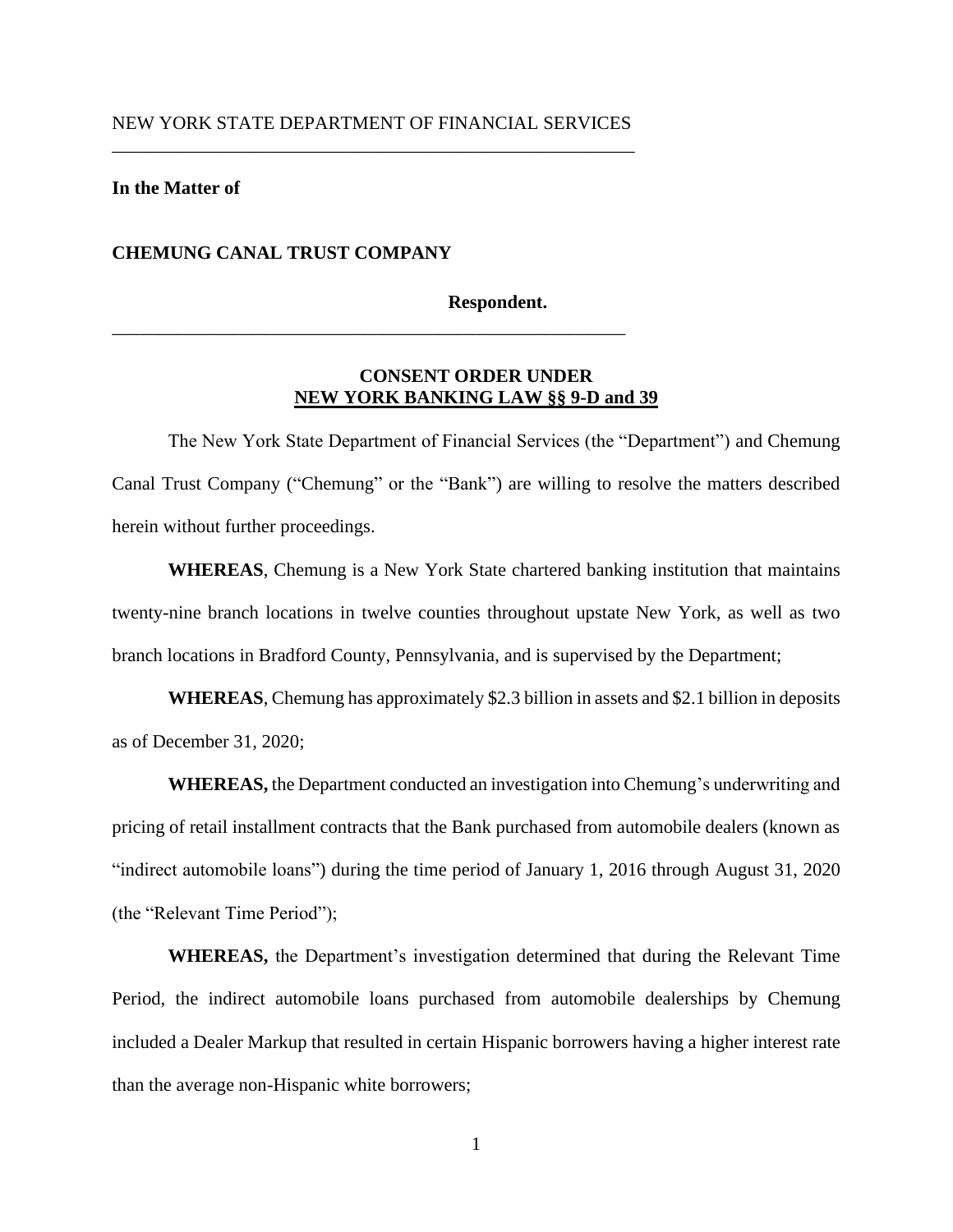**WHEREAS**, the Department and Chemung are willing to resolve the matters cited herein in lieu of proceeding by notice and a hearing;

**NOW THEREFORE,** to resolve this matter without further proceedings, the Department finds as follows:

#### **THE DEPARTMENT'S FINDINGS**

### **Background**

1. Consumers finance the purchase of an automobile either directly from a bank, credit union, or other lending company, or through indirect lending, where financing is provided through an automobile dealer partnered with one or multiple lenders.

2. Chemung engages in indirect automobile lending, working in conjunction with multiple automobile dealers to provide financing to automobile purchasers that are presented to Chemung by the automobile dealers.

3. In connection with indirect automobile lending, automobile dealers collect certain information of prospective borrowers and decide which applications to submit to Chemung on behalf of those borrowers.

4. Chemung typically provides automobile dealers with the terms, including a specified minimum interest rate (the "Buy Rate"), by which Chemung agrees to immediately purchase loans from the automobile dealers.

5. Chemung participates in the decision to extend credit by: taking responsibility for underwriting; determining the Buy Rate using an underwriting and risk-based pricing model; and communicating those terms to the automobile dealers. Chemung's Buy Rate reflects the minimum interest rate at which the Bank will finance or purchase the loan from automobile dealers.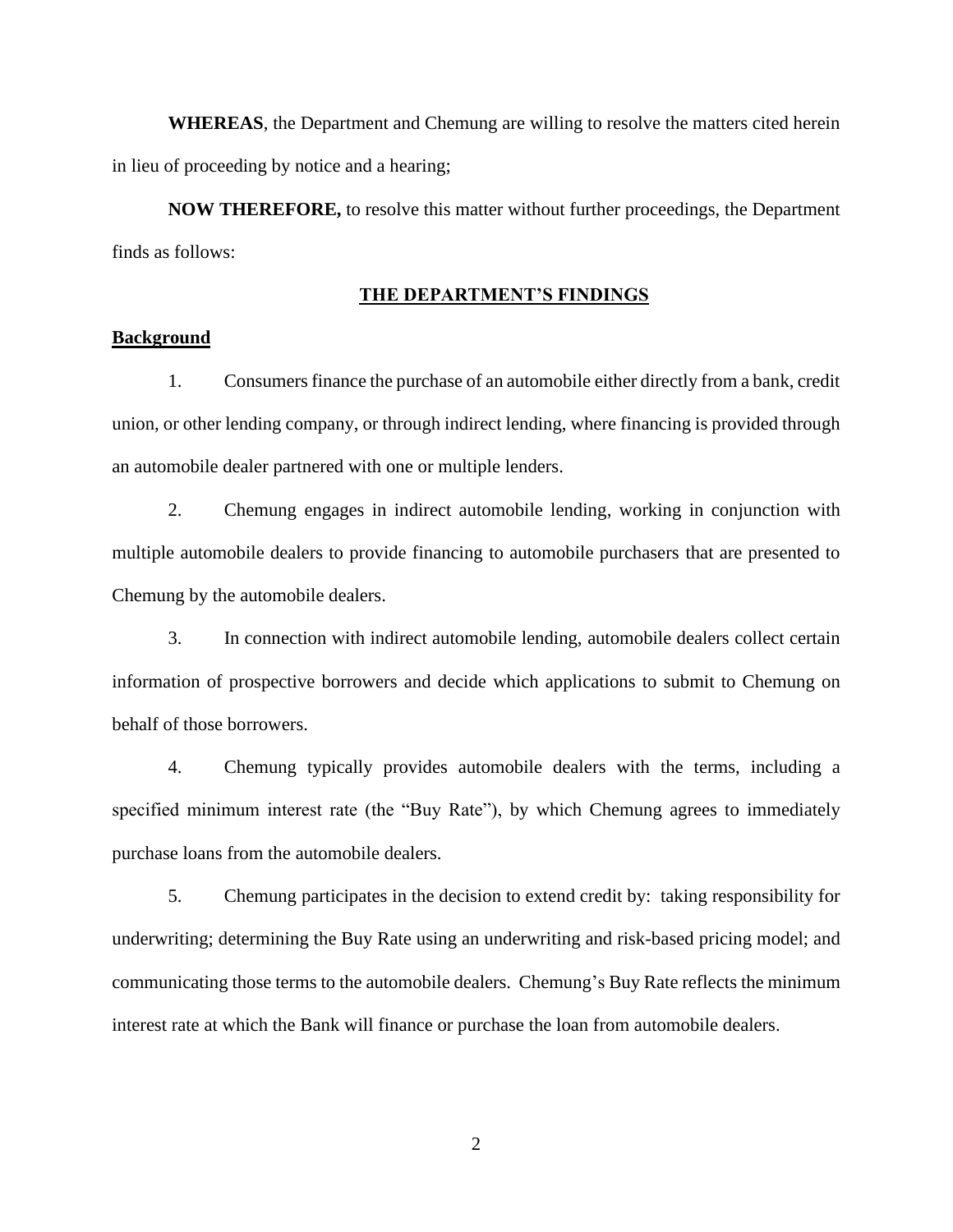6. Chemung maintains a policy or practice provides automobile dealers with the discretion to mark-up prospective borrowers' interest rates above the Bank's Buy Rate. The difference between a consumer's interest rate on the retail installment contract and the risk-based Buy Rate is known as the "Dealer Markup".

7. In each case, an automobile dealer's compensation is based on the difference in projected interest revenue between the Buy Rate and the actual interest rate assigned to the consumer. The difference between the Buy Rate and a consumer's interest rate on the retail installment contract is known as the "Dealer Markup." The Bank does not share in any automobile dealers' Dealer Markup.

8. During the Relevant Time Period, Chemung maintained a policy that permitted an increase in the Dealer Markup by up to 2.5% for loans terms up to 69 months and 2.0% for loan terms over 69 months at the dealer's sole discretion.

9. Chemung's Dealer Markups are based on dealer discretion and not controlled by the adjustments for creditworthiness and other objective criteria already reflected in the Bank's Buy Rate.

10. The Bank influences the credit decision by indicating to automobile dealers whether or not the Bank will purchase loans on the terms specified.

#### **Applicable Law**

11. New York's Fair Lending Law and the federal Equal Credit Opportunity Act ("ECOA") prohibit discrimination against protected class membership for the granting, withholding, extending, renewing of credit or in the fixing of interest rates, terms or conditions of any form of credit. N.Y. Exec. L. § 296-a(1)(b); 15 U.S.C. § 1691 *et seq.* Creditors are permitted to price loans differently based on objective differences in borrowers' creditworthiness, such as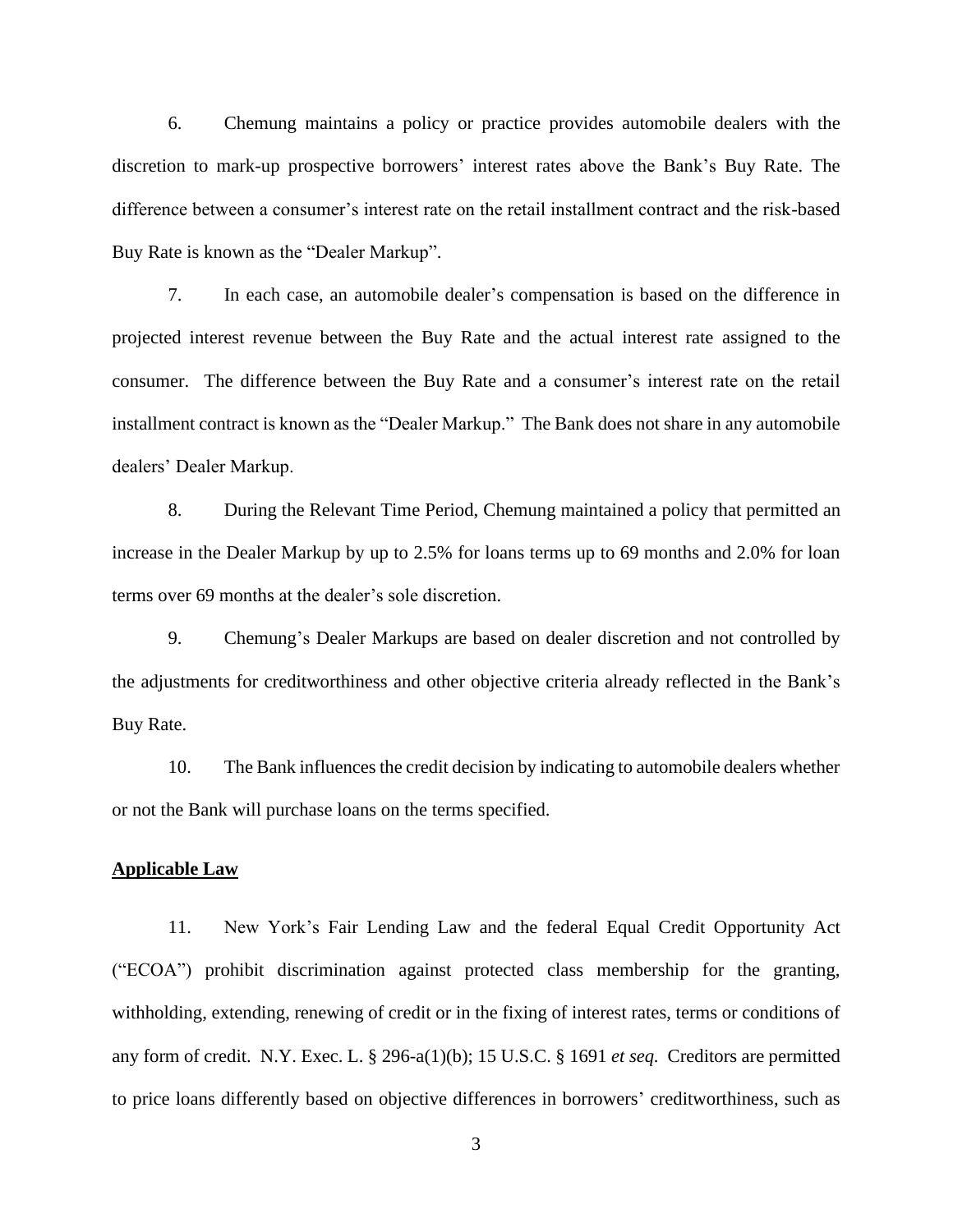"current income, assets and prior credit history . . . as well as reference to any other relevant factually supportable data." N.Y. Exec. L.  $\S$  296-a(3). Chemung is a "creditor" as the term is defined by the New York Executive Law. *Id*. § 292(22).

12. The Superintendent is authorized to enforce state and federal fair lending laws. *Id.*  § 296-a(3), N.Y. Banking L. 9-d, N.Y. Fin. Servs. L. § 408(a)(1)(B).

### **Findings of Fact**

13. The Department analyzed the Dealer Markups of the loansthat Chemung purchased from automobile dealers during the Relevant Time Period.

14. The loans analyzed by the Department did not contain information on the race or ethnicity of borrowers. Rather, to evaluate any differences in the Dealer Markup, the Department assigned race and ethnicity probabilities to applicants, and utilized a proxy methodology that combines geography-based and name-based probabilities, based on public data published by the United States Census Bureau, to form a joint probability using the Bayesian Improved Surname Geocoding ("BISG") method. The BISG proxy probability is a commonly accepted proxy probability method in the scientific or academic community and is used across multiple disciplines. It is known for being more accurate than other statistical methods for approximating the overall reported distribution of race and ethnicity. The race and ethnicity probabilities obtained through the BISG method were used by the Department to estimate any disparities in Dealer Markup on the basis of race or ethnicity.

### *Dealer Markup Disparity as to Minority Borrowers*

15. The Department's analysis determined that, between January 1, 2016 and December 31, 2018, the Bank charged Hispanic borrowers approximately 27 basis points (.27%) more in discretionary Dealer Markups than similarly situated non-Hispanic white borrowers.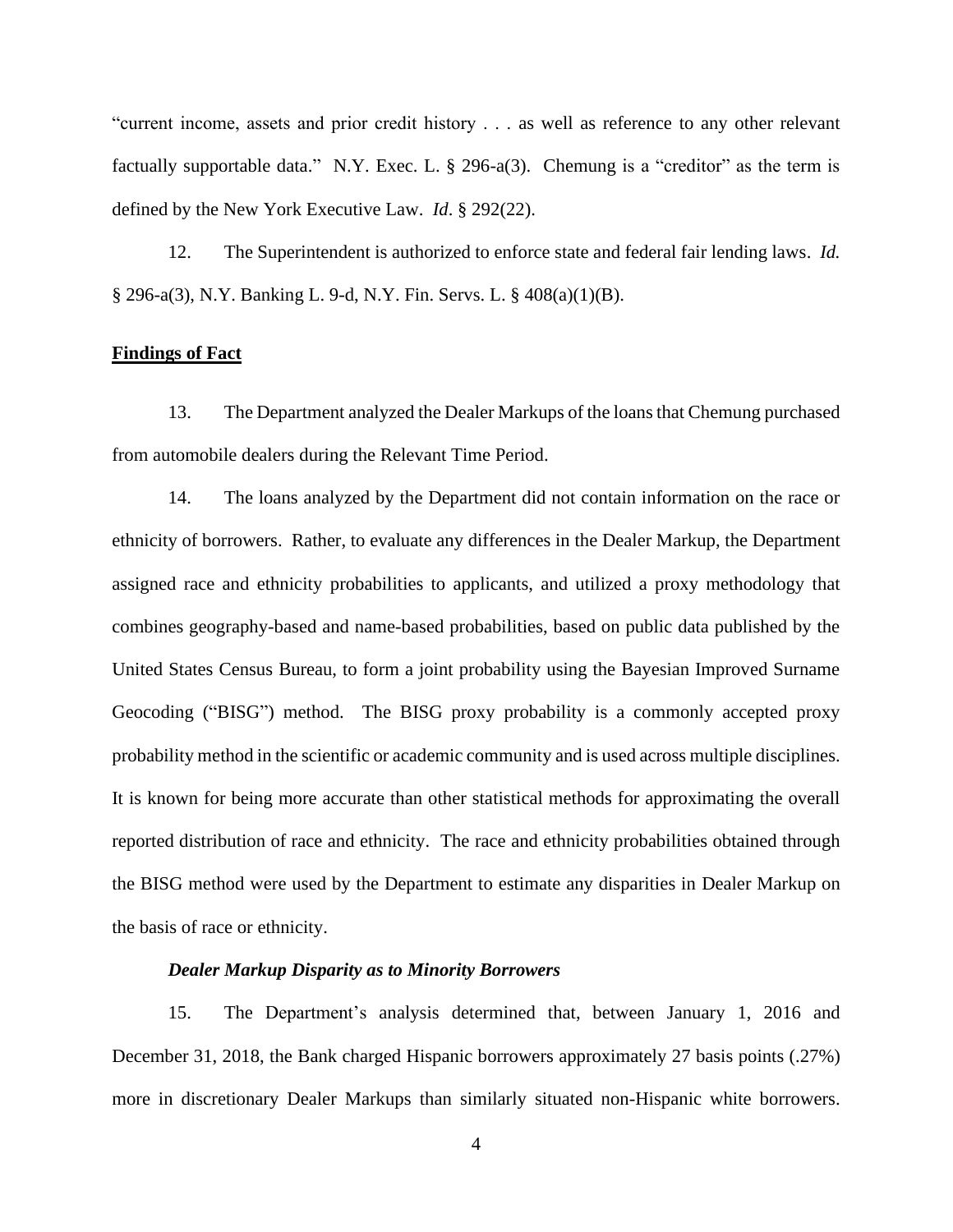These disparities are statistically significant and not based on creditworthiness or other objective criteria related to borrower risk. $<sup>1</sup>$ </sup>

16. Moreover, the Department determined, that between January 1, 2019 and August 31, 2020, the Bank charged Hispanic borrowers approximately 20 basis points (.20%) more in discretionary Dealer Markups than similarly situated non-Hispanic white borrowers. These disparities are also significant and not based on creditworthiness or other objective criteria related to borrower risk.

17. These disparities mean that, throughout the Relevant Time Period, Hispanic borrowers paid higher markups than the average non-Hispanic white borrower and were obligated to pay more in interest than similarly situated non-Hispanic white borrowers over the life of their loans.

18. Although the Department did not find evidence of any intentional discrimination against Hispanic borrowers on the part of the Bank or its employees, the Bank's policy or practice of permitting the automobile dealers to impose a Dealer Markup without any justification on the basis of objective credit related factors above the Bank's established Buy Rate resulted in a disparate impact on the basis of race and ethnicity. These policies or practices were not justified by a legitimate business need.

## *The Bank's Cooperation*

19. The Department recognizes Chemung's substantial cooperation with its investigation, through timely and appropriate responses to request for information and the

<sup>&</sup>lt;sup>1</sup> The Dealer Markup disparities identified by the Department were statistically significant at the 95% confidence rate.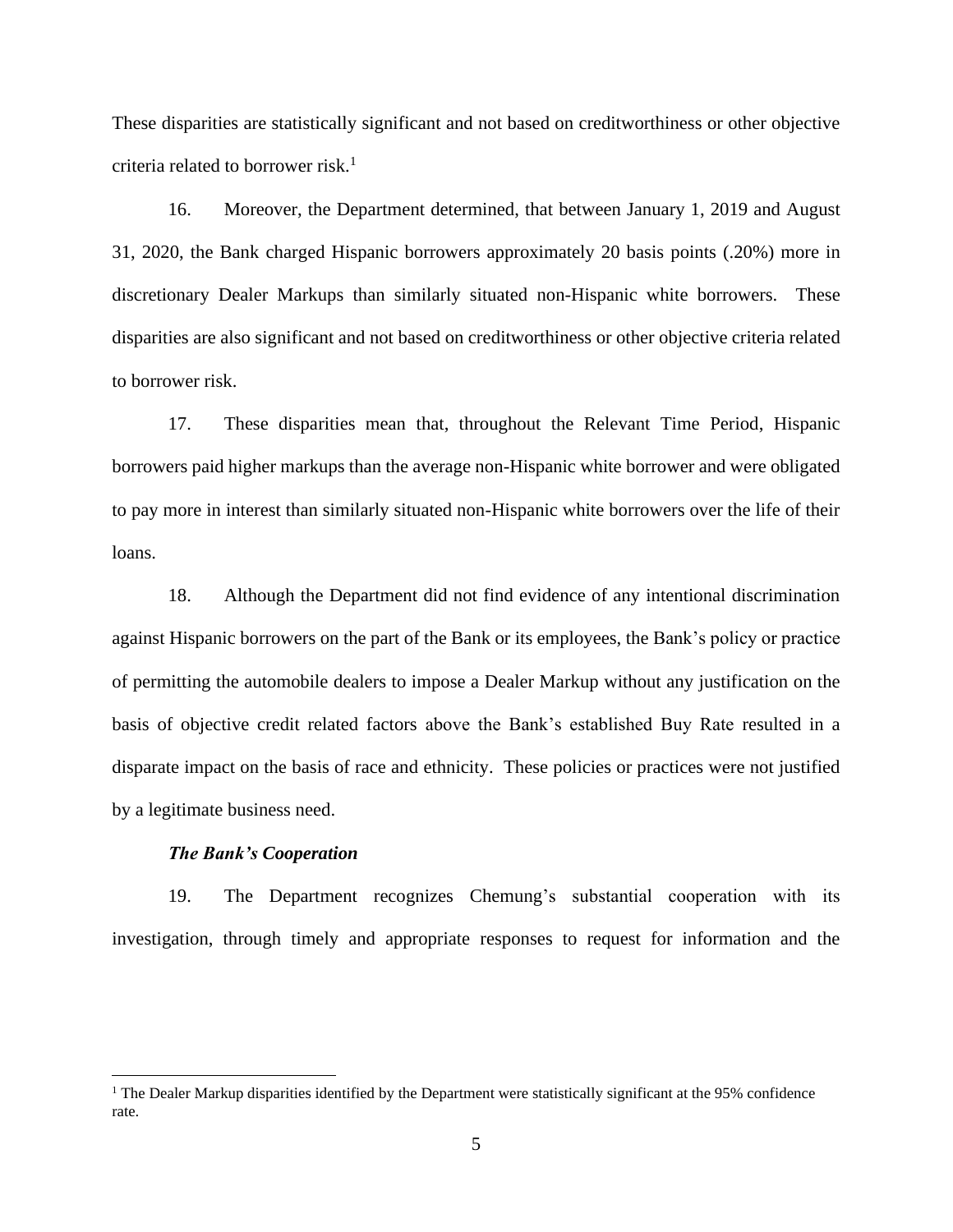production of documents and data to the Department.

20. In its interactions with the Department concerning the violations at issue herein, Chemung has demonstrated a continuing interest and commitment to addressing systemic racism in the communities it serves.

21. The Department has given appropriate weight to the cooperation and remediation efforts set forth herein in agreeing to the terms and remedies of this Consent Order.

22. While the Department's investigation covered the period of January 1, 2016, to August 31, 2020, the Bank agrees to remediate any additional statistically significant differences in pricing for Hispanic borrowers that may be identified using the BISG proxy methodology for the period of September 1, 2020 to December 31, 2020.

#### *Violations of Laws and Regulations*

23. The Bank, in violation of New York Executive Law § 296-a, instituted discretionary Dealer Markup policies that resulted in disparate impacts that negatively affected members of racial and ethnic minority groups, without any justification.

24. The Bank's specific policies and practices were not justified by legitimate business need and constituted discrimination against applicants with respect to credit transactions on the basis of race and national origin in violation of New York Executive Law § 296-a.

**NOW THEREFORE,** to resolve this matter without further proceedings, the Department and the Bank stipulate and agree to the following terms and conditions:

### **SETTLEMENT PROVISIONS**

#### **Restitution**

25. The Bank shall provide restitution calculated according to the formulae previously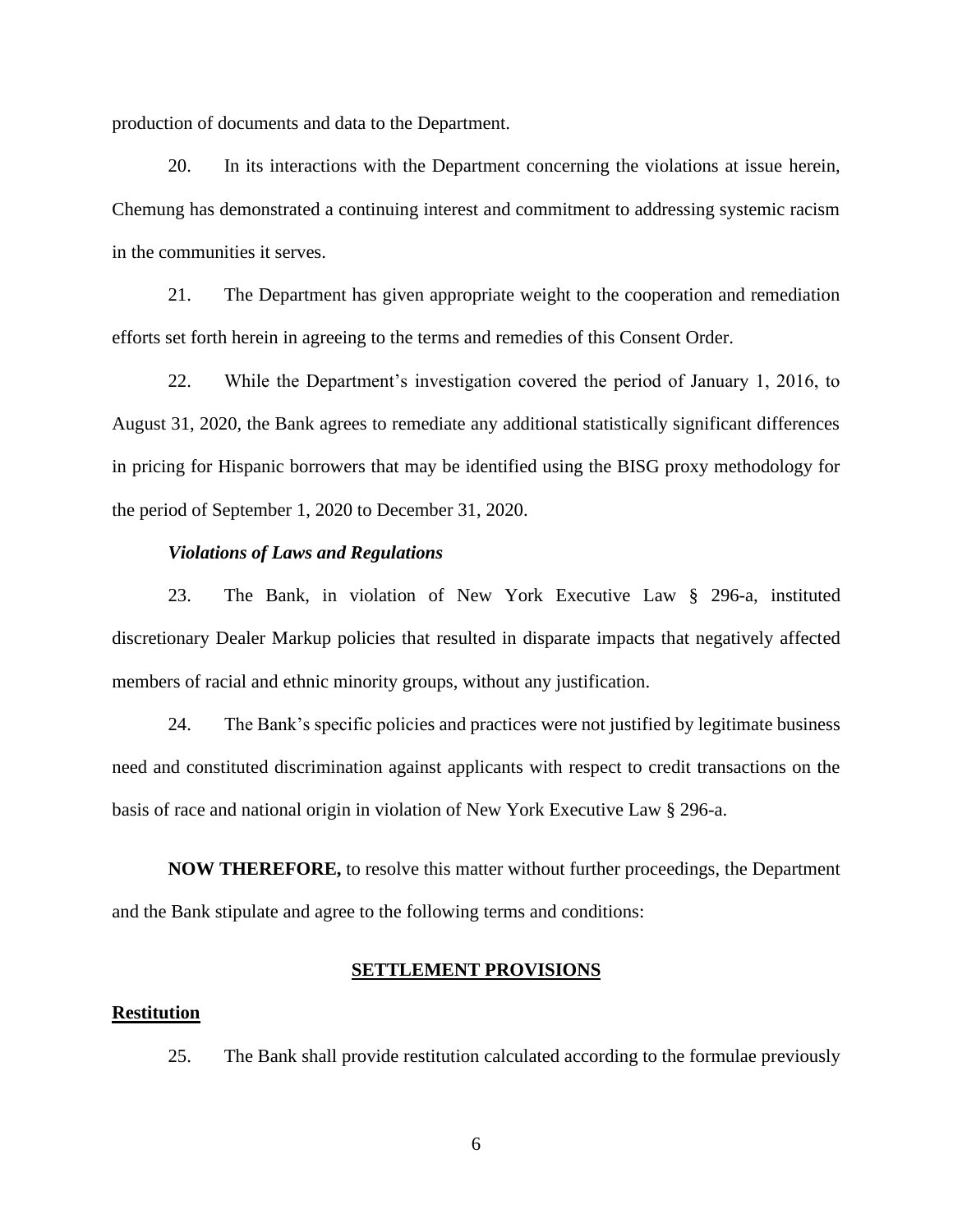provided to the Department on an individualized basis to all Eligible Impacted Borrowers<sup>2</sup> between January 1, 2016 and December 31, 2020, meaning each protected class borrower who paid more than the average markup for non-Hispanic white borrowers and whom the Department has identified as having a BISG probability of being Hispanic. The Bank shall distribute restitution according to formulas approved by the Department. All Eligible Impacted Borrowers shall also receive from the Bank a statement accompanying the check to the effect that: (1) as a result of the settlement with the Department concerning the Bank's indirect lending program, the Bank is paying restitution to the Eligible Impacted Borrower; (2) unless the Eligible Impacted Borrower's loans have been completely paid off, the Eligible Impacted Borrower should continue to make payments as before; and (3) the Eligible Impacted Borrower may seek further information on the settlement from DFS, including at the website [https://www.dfs.ny.gov.](https://www.dfs.ny.gov/)

26. As soon as practicable, but no later than thirty (30) days from the execution of this Consent Order, the Bank will provide the Department with a list of Eligible Impacted Borrowers fitting the description of those entitled to restitution in Paragraph 25 above.

27. The Bank shall use all reasonable efforts, including use of Lexis or a similar service, to determine the Eligible Impacted Borrower's last known address, to mail a check satisfying the amount of restitution determined by DFS and the Bank to each Eligible Impacted Borrower within 30 days of the effective date of this Consent Order.

28. For any payment to an Eligible Impacted Borrower that is returned as undeliverable or not deposited within six months, the Bank shall conduct a reasonable search for a current address. Should the search show a more current address, the Bank shall re-issue a check valid for six months in the amount of the returned or undeposited check.

<sup>&</sup>lt;sup>2</sup> The term Eligible Impacted Borrowers does not include any borrowers who defaulted on their loans or any non-New York borrowers.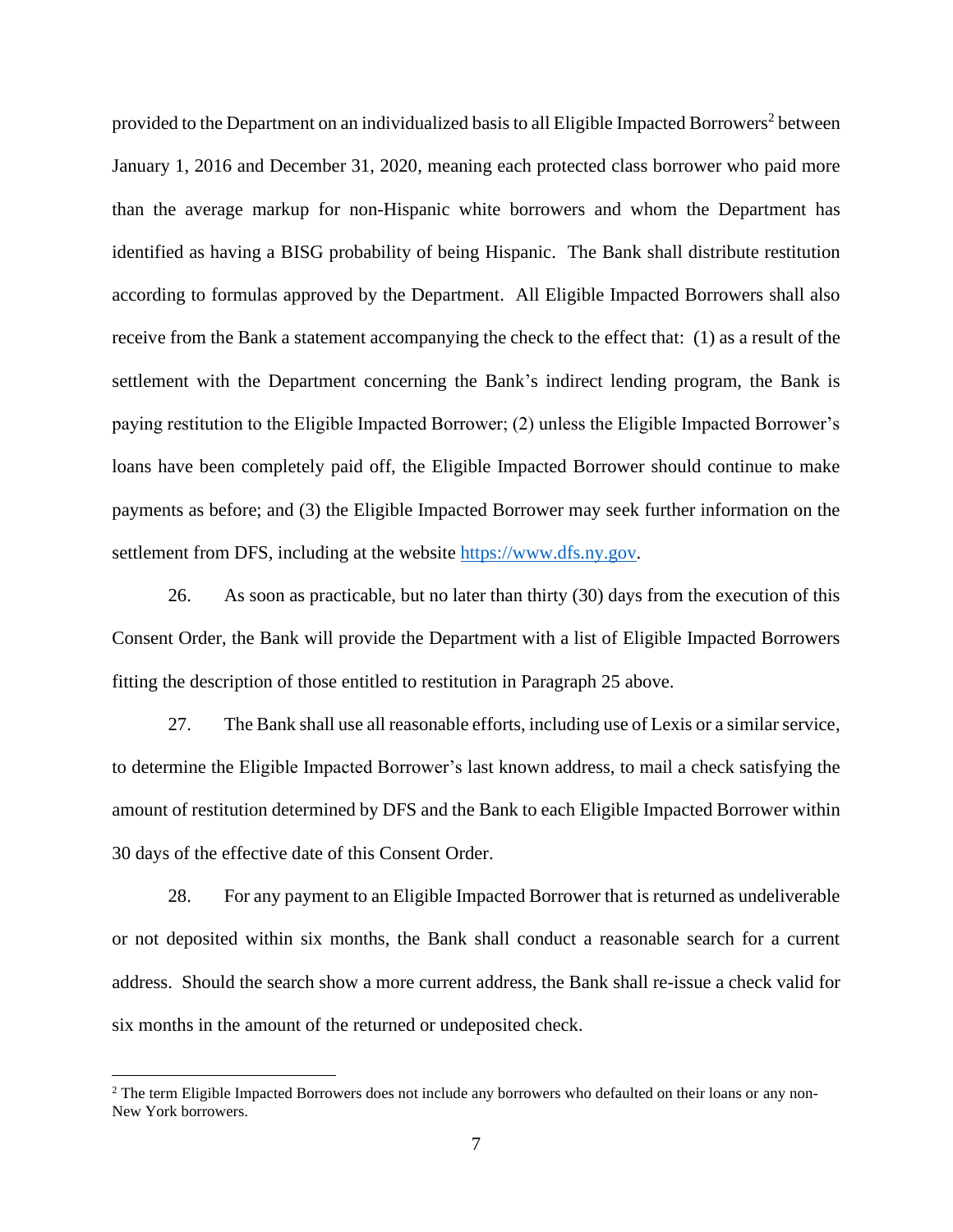29. If an Eligible Impacted Borrower did not cash his or her check before the expiration date of the check or the check was returned after the Bank re-sent it as described in Paragraph 28, the Bank shall follow all applicable provisions of the New York State Abandoned Property Law, including all reporting, mailing, and remittance requirements.

30. As soon as practicable, but no later than forty-five (45) days from the execution of this Consent Order, the Bank shall post for public access on its website the Consent Order, a set of agreed-upon Frequently Asked Questions ("FAQs") and answers concerning the restitution process and refund opportunity relating to this settlement. Those materials shall be printable and downloadable. The website containing information relating to this settlement will include instructions for submitting claims, either by phone, fax (if original documentation is required, with such documents to be mailed or submitted by electronic mail to the Bank at a specified address), or by mail or electronic mail, at the election of the borrower. The website must be directly accessible from the Bank's home page, and the Bank is prohibited from engaging in a practice that would cause the website containing information relating to this settlement to be excluding from organic internet searches. The website shall remain open and accessible through a period of one year from the date of the first publication.

31. To the extent the Bank receives a request for a restitution claim resulting from the publication notices set forth in Paragraph 36 by claimants who were not previously identified as Eligible Impacted Borrowers pursuant to this Consent Order, the Bank shall make a determination as to whether the claimant is eligible for restitution on the basis of being a potential member of a protected class who paid more in Dealer Markup between January 1, 2016 and December 31, 2020 than the average paid by non-Hispanic white borrowers, subject to the Department's review. If the Bank determines that any such claimant is eligible for restitution in accordance with this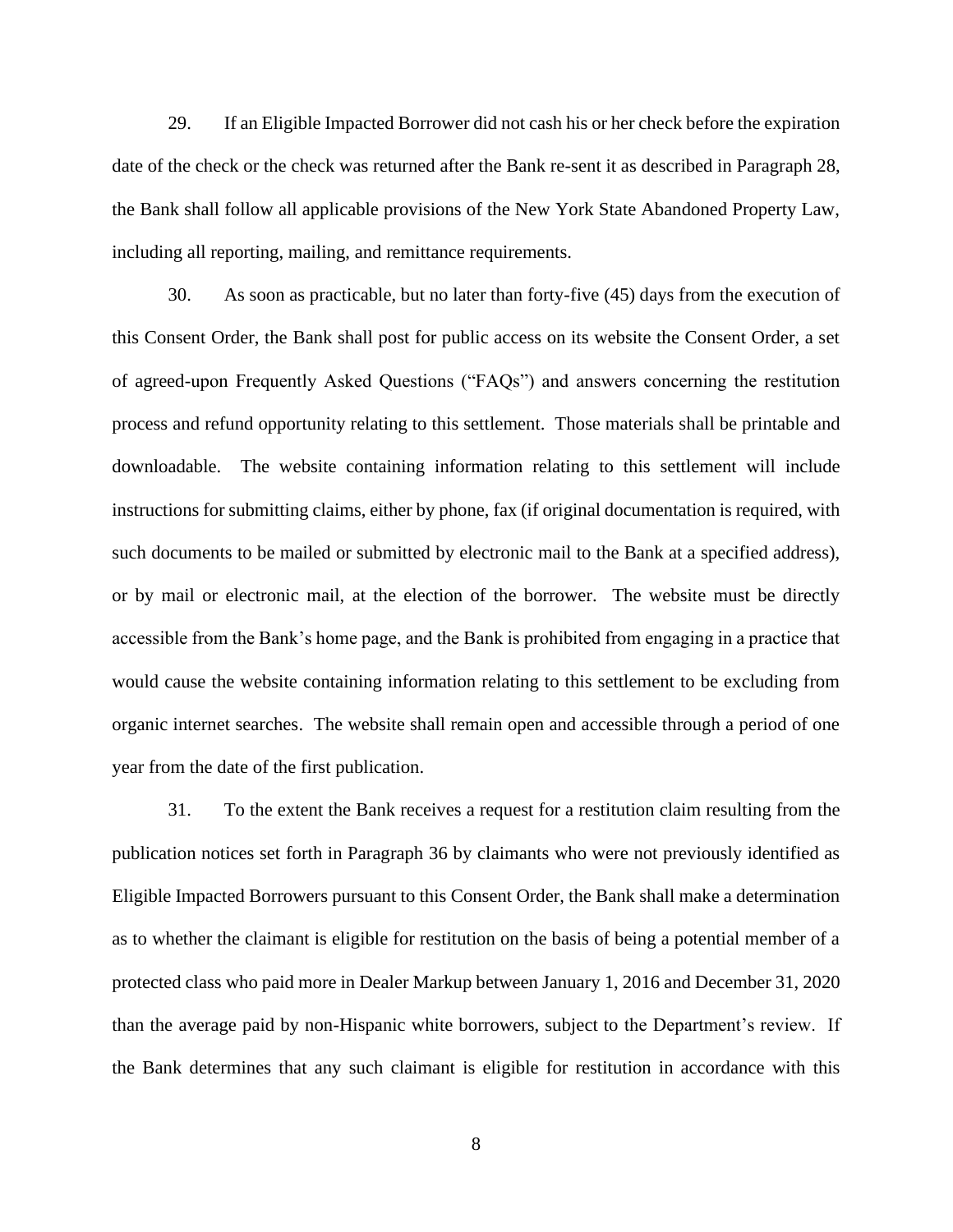Paragraph, the Bank shall provide restitution on an individualized basis pursuant to the methodology established in accordance with Paragraph 32 of this Consent Order. A borrower must submit a restitution claim pursuant to this Paragraph within one year of the publication date of the website containing information relating to this settlement to be eligible for any restitution.

32. Following a period of one year from the date of the first publication date of the website as set forth in Paragraph 36, the Bank shall submit to the Department a list of claims it has received, paid, or denied in connection with Paragraphs 37, along with a justification for its determinations thereof.

## **Monetary Penalty**

33. The Bank shall pay a total civil monetary penalty pursuant to Banking Law § 9-d to the Department in the amount of three hundred and fifty thousand dollars (\$350,000) to the Department. The Bank shall pay the entire amount within ten (10) days of executing this Consent Order. The payment shall be in the form of a wire transfer in accordance with instructions provided by the Department.

34. The Bank agrees that it will not claim, assert, or apply for a tax deduction or tax credit with regard to any federal, state, or local tax, directly or indirectly, for any portion of the civil monetary penalty paid pursuant to this Consent Order.

35. The Bank further agrees that it shall neither seek nor accept, directly or indirectly, reimbursement or indemnification with respect to payment of the penalty amount, including but not limited to payment made pursuant to any insurance policy.

#### **Remediation**

36. The Bank shall implement effective compliance monitoring and develop and enhance policies and procedures pertaining to fair lending. The Bank agrees to maintain general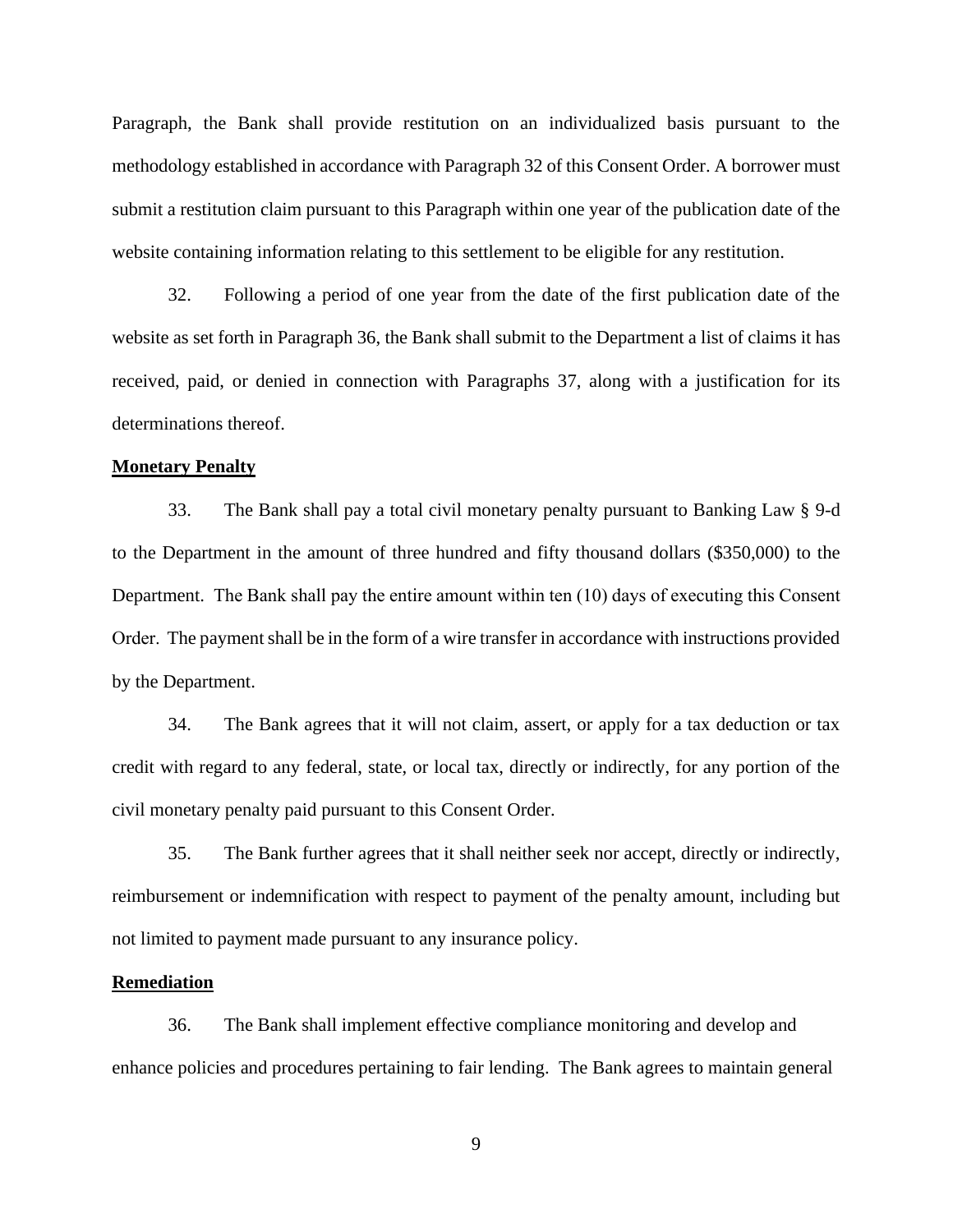compliance management systems reasonably designed to assure compliance with all relevant federal and state fair lending laws, including but not limited to, New York Executive Law § 296 a.

37. In addition to continuing the remedial measures previously instituted by the Bank, and to ensure the Bank's indirect automobile lending program is in compliance with federal and state fair lending laws, the Bank shall:

a. Send annual notices to all automobile dealers participating in the Bank's indirect automobile lending program which shall: (1) outline the Bank's expectations with respect to compliance with federal and state fair lending law; and (2) articulate the dealer's obligation to price retail installment contracts in a non-discriminatory manner;

b. Move to a flat-fee business model in connection with indirect auto lending and provide the Department with notice when the flat-fee business model is fully implemented;

c. Conduct periodic, at least quarterly, portfolio-level assessments of the Bank's indirect automobile lending program designed to identify disparities in Dealer Markups or loan denials on a prohibited basis, and take appropriate corrective action, including providing restitution to any individuals member of a protected class who paid more in Dealer Markup than the average non-Hispanic white borrower, and restricting or terminating the Bank's relationship with a dealer. The Bank may cease conducting the periodic assessments to identify disparities in Dealer Markups when the flat-fee business model is fully implemented;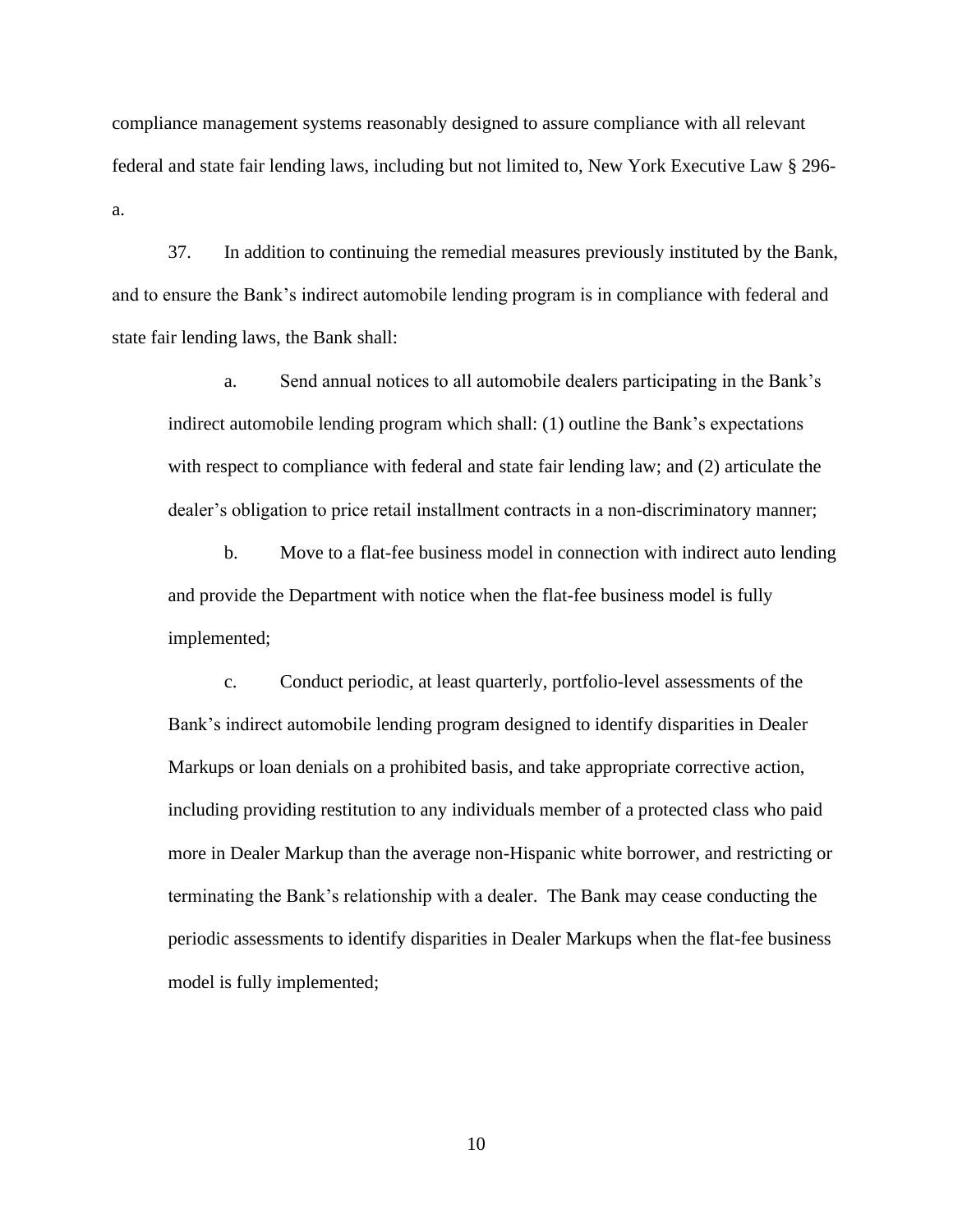d. Submit an annual report to the Department detailing the results of the periodic assessments contemplated herein, as well as any restitution paid or modification of a relationship with a dealer as a result of the same.

## **Full and Complete Cooperation**

38. The Bank commits and agrees that it will fully cooperate with the Department regarding all terms of this Consent Order.

### **Waiver of Rights**

39. The parties understand and agree that no provision of this Consent Order is subject to review in any court or tribunal outside the Department.

#### **Parties Bound by the Consent Order**

40. This Consent Order is binding on the Department and the Bank, as well as any successors and assigns. This Consent Order does not bind any federal or other state agency or any law enforcement authority.

41. No further action will be taken by the Department against the Bank for the conduct set forth in this Consent Order, provided that the Bank fully complies with the terms of the Consent Order.

42. Notwithstanding any other provision in this Consent Order, however, the Department may undertake additional action against the Bank for transactions or conduct that was not disclosed in the written materials submitted to the Department in connection with this matter.

## **Breach of Consent Order**

43. In the event that the Department believes any party to this Consent Order to be in material breach of the Consent Order, the Department will provide written notice to the party, and the party must, within ten (10) business days of receiving such notice, or on a later date if so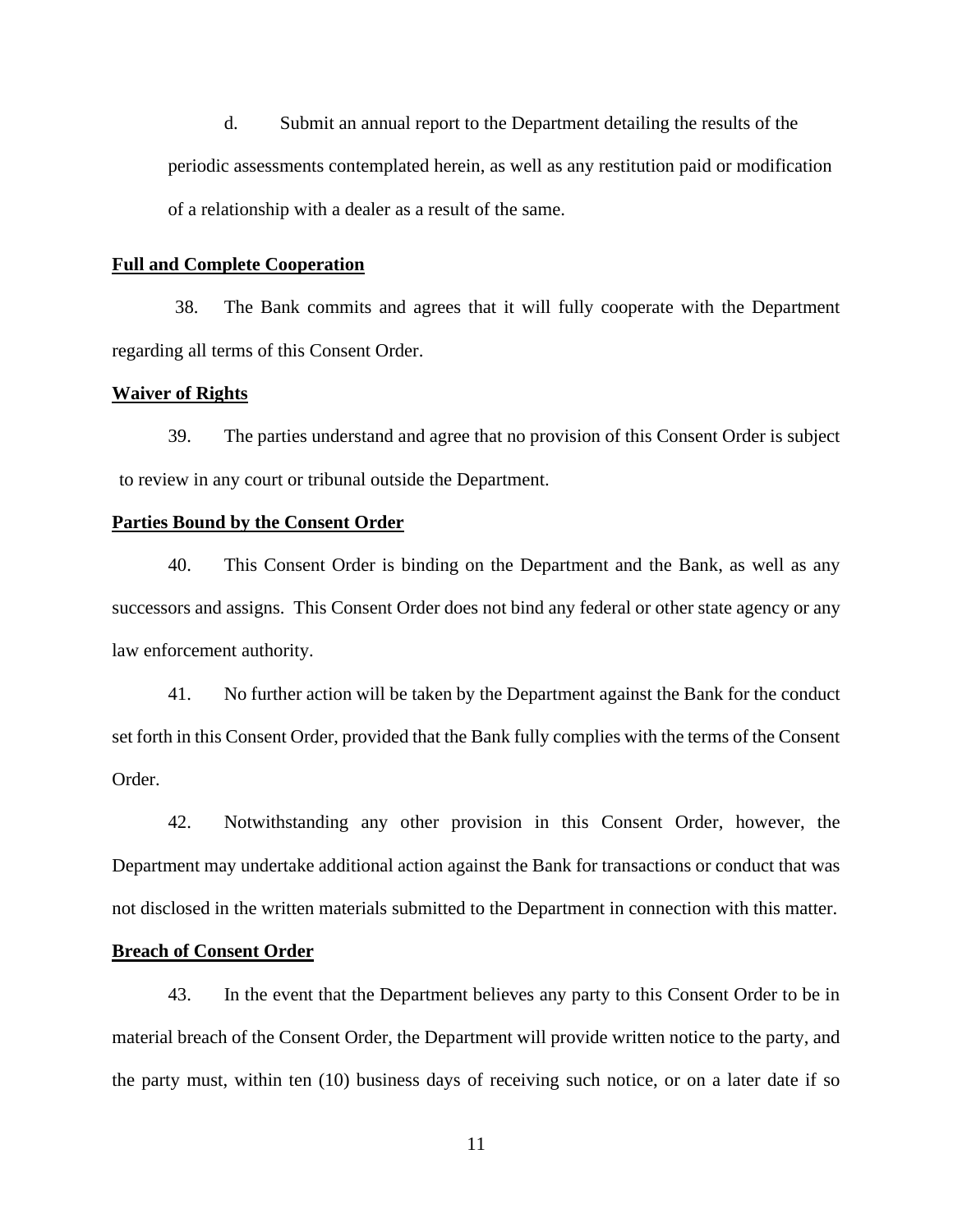determined in the Department's sole discretion, appear before the Department to demonstrate that no material breach has occurred or, to the extent pertinent, that the breach is not material or has been cured.

44. The parties understand and agree that any party's failure to make the required showing within the designated time period shall be presumptive evidence of that party's breach. Upon a finding that a breach of this Consent Order has occurred, the Department has all the remedies available to it under New York Banking and Financial Services Law and may use any evidence available to the Department in any ensuing hearings, notices, or orders.

### **Notices**

45. All notices or communications regarding this Consent Order shall be sent to:

For the Department:

Laura E. Meehan Senior Assistant Deputy Superintendent New York State Department of Financial Services One State Street New York, New York 10004

Madeline W. Murphy Assistant Deputy Superintendent for Enforcement New York State Department of Financial Services One Commerce Plaza Albany, NY 12257

Serwat Farooq Deputy Superintendent New York State Department of Financial Services One State Street New York, New York 10004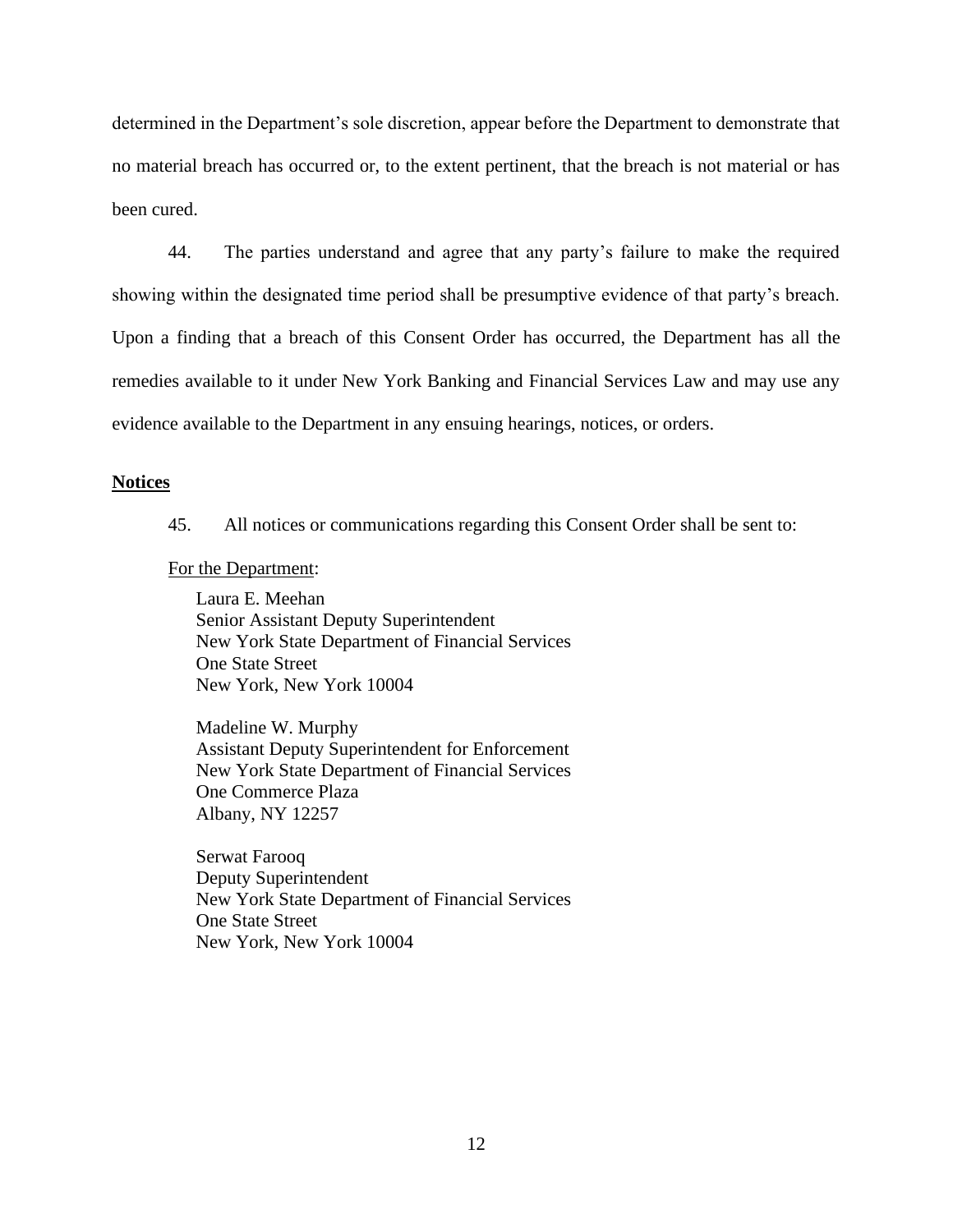## For Chemung Canal Trust Company:

Anders M. Tomson President & CEO Chemung Canal Trust Company One Chemung Canal Plaza Elmira, NY 14901

## **Miscellaneous**

46. Each provision of this Consent Order shall remain effective and enforceable against the Bank, its successors and assigns until stayed, modified, suspended, or terminated by the Department.

47. No promise, assurance, representation, or understanding other than those contained

in this Consent Order has been made to induce any party to agree to the provisions of the Consent Order.

[*remainder of this page intentionally left blank*]